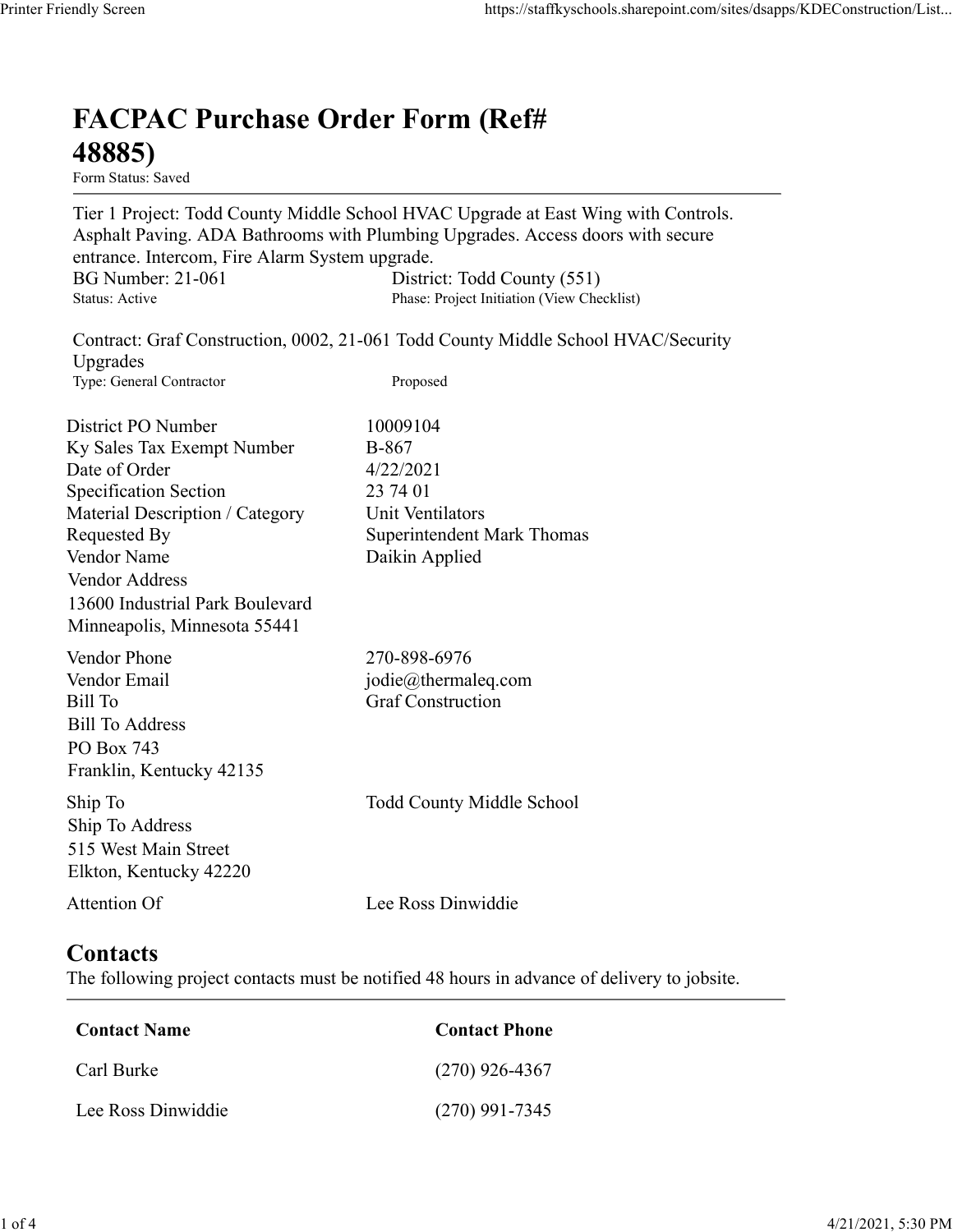## **Materials**

| endly Screen                                                                                                                                                                                                               |                       |              | https://staffkyschools.sharepoint.com/sites/dsapps/KDEConstruction/List |              |
|----------------------------------------------------------------------------------------------------------------------------------------------------------------------------------------------------------------------------|-----------------------|--------------|-------------------------------------------------------------------------|--------------|
|                                                                                                                                                                                                                            |                       |              |                                                                         |              |
| <b>Materials</b><br>Furnish the necessary materials to complete the following bid package(s) / specification<br>section(s) in its entirety. All materials shall be in accordance with the requirements of the<br>Contract. |                       |              |                                                                         |              |
| <b>Item Description</b>                                                                                                                                                                                                    | Item<br><b>Number</b> | Quantity     | <b>Unit Price</b>                                                       | <b>Total</b> |
| Unit Ventilators                                                                                                                                                                                                           | $\mathbf{1}$          | $\mathbf{1}$ | \$95,821.23                                                             | \$95,821.23  |
|                                                                                                                                                                                                                            |                       |              | Purchase Order Total:                                                   | \$95,821.23  |
|                                                                                                                                                                                                                            |                       |              |                                                                         |              |
| <b>Authorization</b>                                                                                                                                                                                                       |                       |              |                                                                         |              |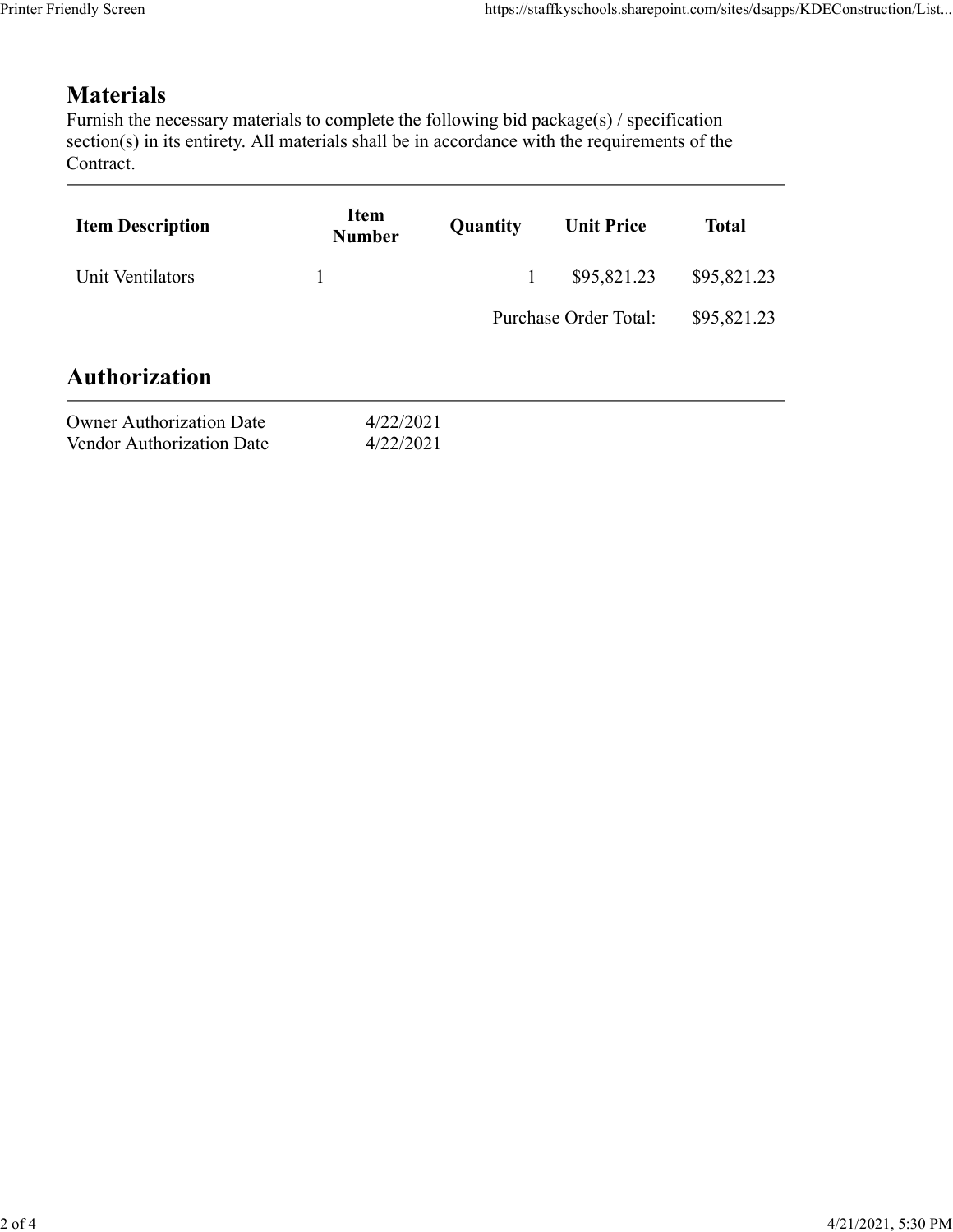|                                                                                                                                                                                                                                                                                                                                                                                                                                                                                  | https://staffkyschools.sharepoint.com/sites/dsapps/KDEConstruction/List |  |  |  |
|----------------------------------------------------------------------------------------------------------------------------------------------------------------------------------------------------------------------------------------------------------------------------------------------------------------------------------------------------------------------------------------------------------------------------------------------------------------------------------|-------------------------------------------------------------------------|--|--|--|
| Printer Friendly Screen<br>Purchase Order Signature Page (Online Form Ref# 48885)                                                                                                                                                                                                                                                                                                                                                                                                |                                                                         |  |  |  |
|                                                                                                                                                                                                                                                                                                                                                                                                                                                                                  |                                                                         |  |  |  |
| Vendor                                                                                                                                                                                                                                                                                                                                                                                                                                                                           | Date                                                                    |  |  |  |
| Owner                                                                                                                                                                                                                                                                                                                                                                                                                                                                            | Date                                                                    |  |  |  |
| <b>Terms and Conditions</b>                                                                                                                                                                                                                                                                                                                                                                                                                                                      |                                                                         |  |  |  |
| 1. Drawings, catalogs, cut sheets, or samples shall be submitted for approval.<br>2. All invoices shall be sent to the contractor/subcontractor designated on the purchase<br>order for approval. No invoices shall be sent directly to the Board of Education<br>(Owner) for payment.<br>3. All invoices shall reference the purchase order number.                                                                                                                             |                                                                         |  |  |  |
| 4. No change in, modification of, or revision of this order shall be valid unless in writing<br>and signed by the Owner.<br>5. Vendor agrees to observe and comply with all applicable federal, state and locals laws,<br>rules, ordinances and regulations in performance of this order.                                                                                                                                                                                        |                                                                         |  |  |  |
| 6. Vendor shall not assign this order or any right hereunder without first having obtained<br>the written consent of the Owner.<br>7. Deliveries are to be made in accordance with the Owner's schedule, as directed by the<br>General Contractor (GC), Construction Manager (CM) or Qualified Provider (QP).<br>8. The Owner may cancel this purchase order in whole or in part in the event that the                                                                           |                                                                         |  |  |  |
| vendor fails or refuses to deliver any of the items purchased, within the time provided,<br>or otherwise violates any of the conditions of this purchase order, or if it becomes<br>evident that the vendor is not providing materials in accordance with the specifications<br>or with such diligence as to permit delivery on or before the delivery date.<br>9. The vendor agrees to deliver the items to the supplied hereunder free and clear of all                        |                                                                         |  |  |  |
| liens, encumbrances and claims.<br>10. If any of the goods covered under this purchase order are found to be defective in<br>material or workmanship, or otherwise not in conformity with the requirements of this<br>order, the Owner, in addition to the other rights which it may have under warranty or<br>otherwise, shall have the right to reject the same or require that such articles or<br>materials be corrected or replaced promptly with satisfactory materials or |                                                                         |  |  |  |
| workmanship.<br>11. By acknowledging receipt of this order, by performing the designated work or any<br>portion thereof, or by shipping the designated goods, the vendor agrees to the terms and<br>conditions outlined.                                                                                                                                                                                                                                                         |                                                                         |  |  |  |